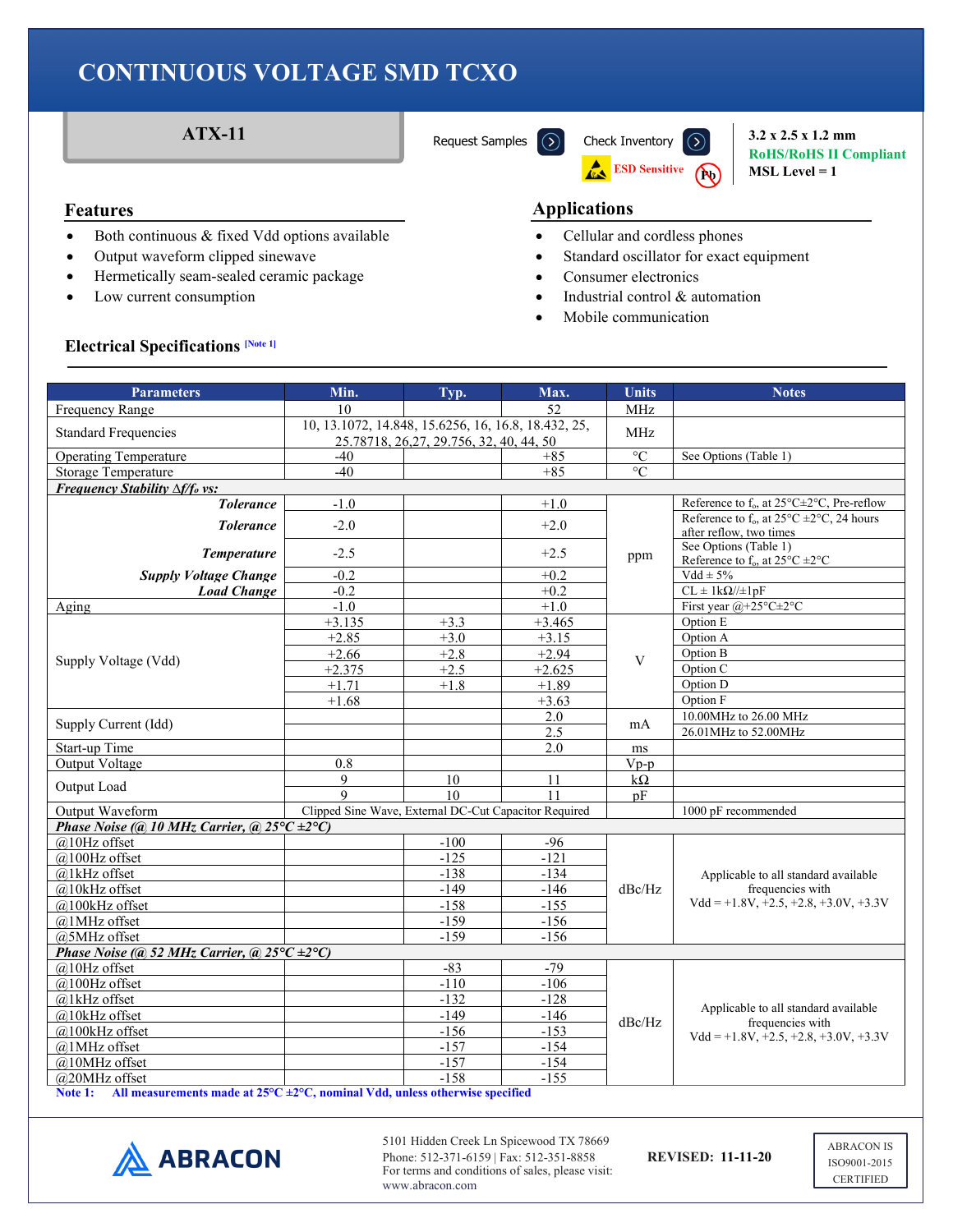





Phone: 512-371-6159 | Fax: 512-351-8858 **REVISED: 11-11-20** For terms and conditions of sales, please visit: www.abracon.com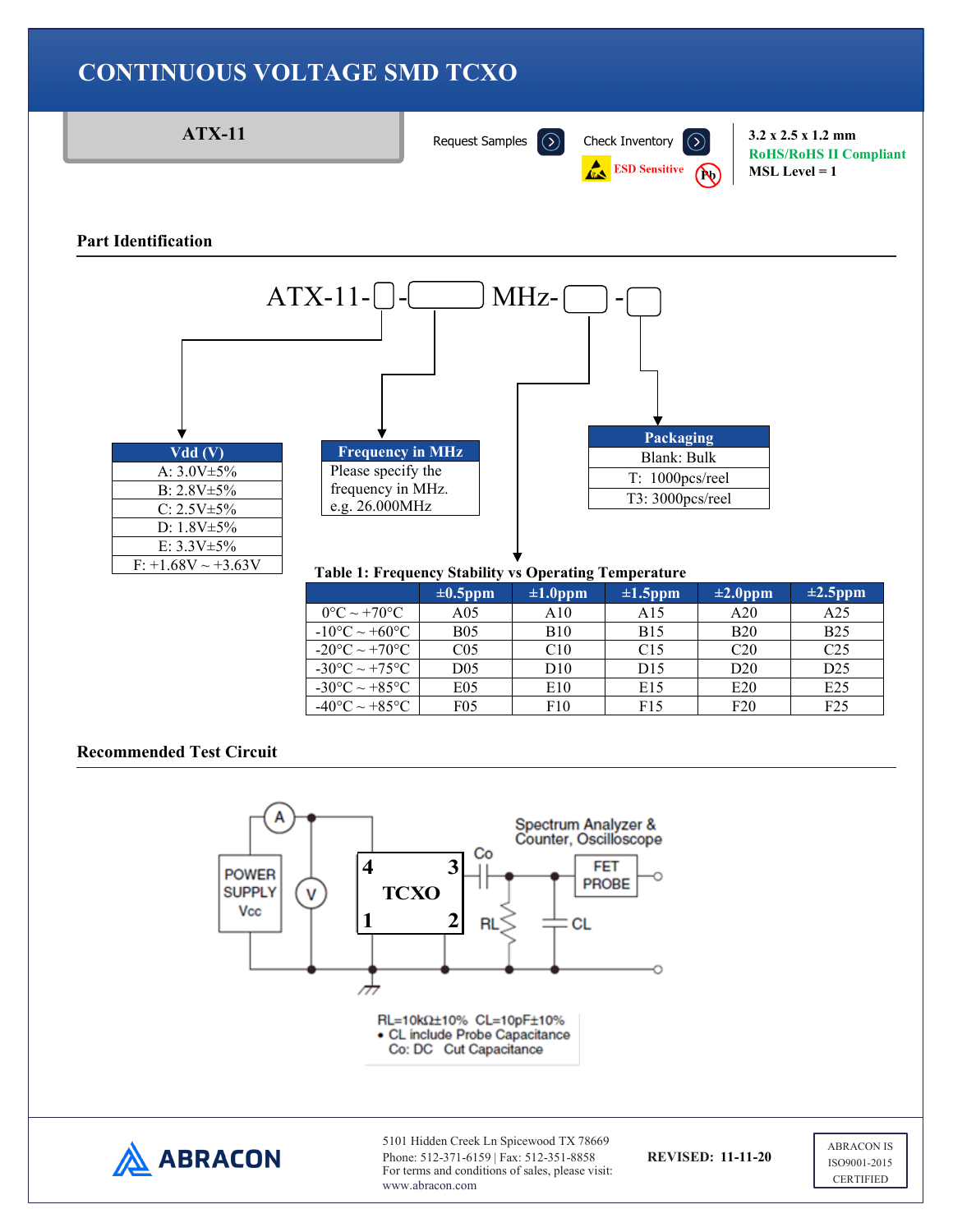

#### **Mechanical Dimensions**



# **Recommended Land Pattern**



| Pin# | Function |
|------|----------|
|      | GND      |
|      | GND      |
|      | Output   |
|      | Vdd      |

**Dimensions: inches (mm)** 



5101 Hidden Creek Ln Spicewood TX 78669 Phone: 512-371-6159 | Fax: 512-351-8858 **REVISED: 11-11-20** For terms and conditions of sales, please visit: www.abracon.com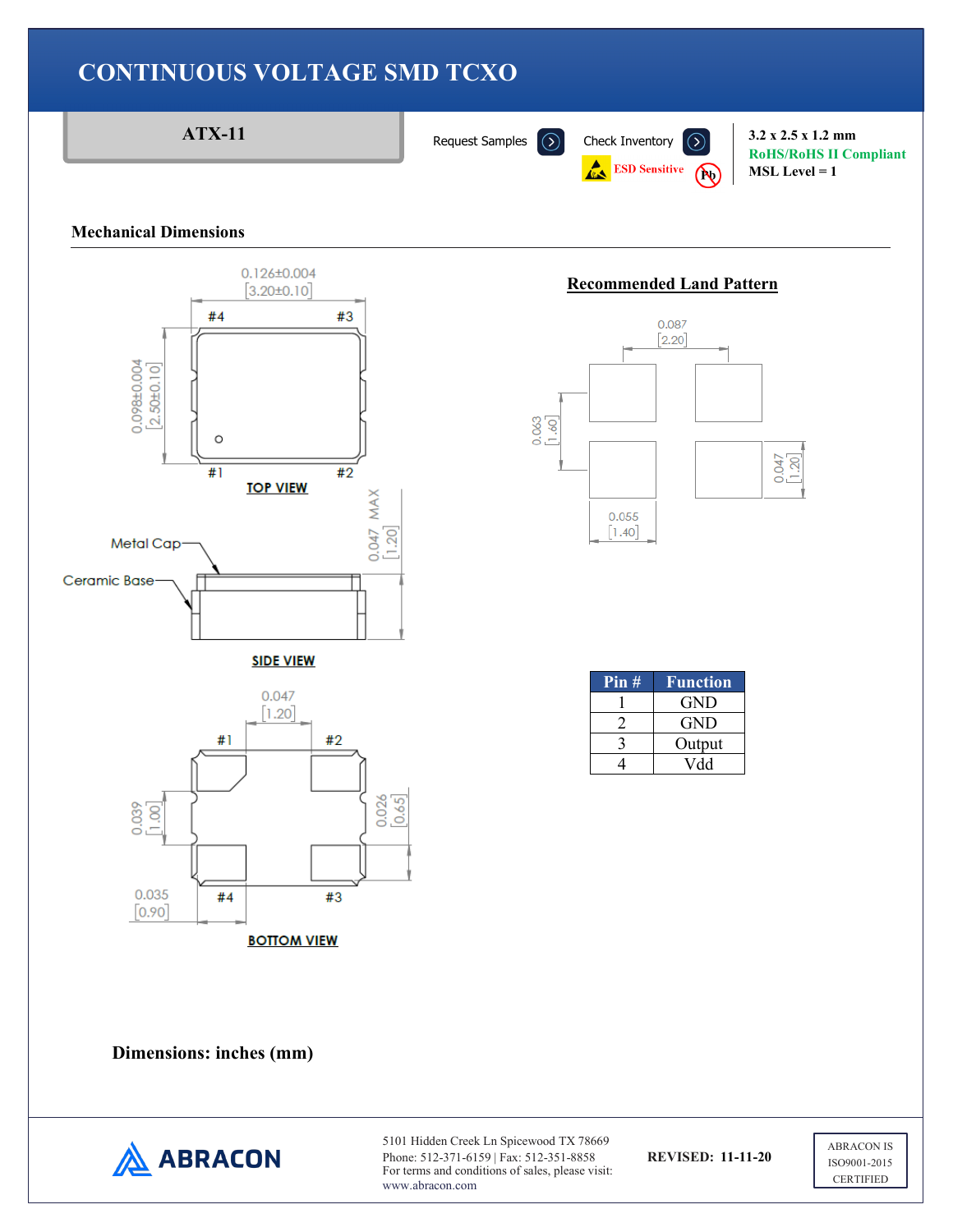

| <b>Profile Feature</b>                                                                              | <b>Sn-Pb Eutectic</b><br><b>Assembly</b> | <b>Pb-Free</b><br><b>Assembly</b> |
|-----------------------------------------------------------------------------------------------------|------------------------------------------|-----------------------------------|
| Preheat / soak                                                                                      |                                          |                                   |
| Temperature minimum (Tsmin)                                                                         | $100^{\circ}$ C                          | $150^{\circ}$ C                   |
| Temperature maximum $(Tsmax)$                                                                       | $150^{\circ}$ C                          | $200^{\circ}$ C                   |
| Time (T <sub>smin</sub> to T <sub>smax</sub> ) (t <sub>s</sub> )                                    | $60 - 120$ sec.                          | $60 - 120$ sec.                   |
| Average ramp-up rate $(Tsmax$ to $TP)$                                                              | $3^{\circ}$ C/sec. max                   | $3^{\circ}$ C/sec. max            |
| Liquidous temperature $(T_L)$                                                                       | $183^{\circ}$ C                          | $217^{\circ}$ C                   |
| Time at liquidous $(t_L)$                                                                           | $60 - 150$ sec.                          | $60 - 150$ sec.                   |
| Peak package body temperature $(T_P)^*$                                                             | see Table 1                              | see Table 2                       |
| Time $(t_p)$ <sup>**</sup> within 5°C of the specified classification temperature (T <sub>C</sub> ) | $20$ sec.                                | $30$ sec.                         |
| Ramp-down rate $(T_p \text{ to } T_{\text{smax}})$                                                  | $6^{\circ}$ C/sec. max                   | $6^{\circ}$ C/sec. max            |
| Time $25^{\circ}$ C to peak temperature                                                             | 6 min. max                               | 8 min. max                        |

\*Tolerance for peak profile temperature (T<sub>P</sub>) is defined as a supplier minimum and a user maximum.

**\*\***Tolerance for time at peak profile temperature (tp) is defined as supplier minimum and a user maximum.



5101 Hidden Creek Ln Spicewood TX 78669 Phone: 512-371-6159 | Fax: 512-351-8858 **REVISED: 11-11-20** For terms and conditions of sales, please visit: www.abracon.com

**RoHS/RoHS II Compliant MSL Level = 1**

**Volume mm3 >350**

**Volume mm3 350-2000**

**Volume mm3 >2000**